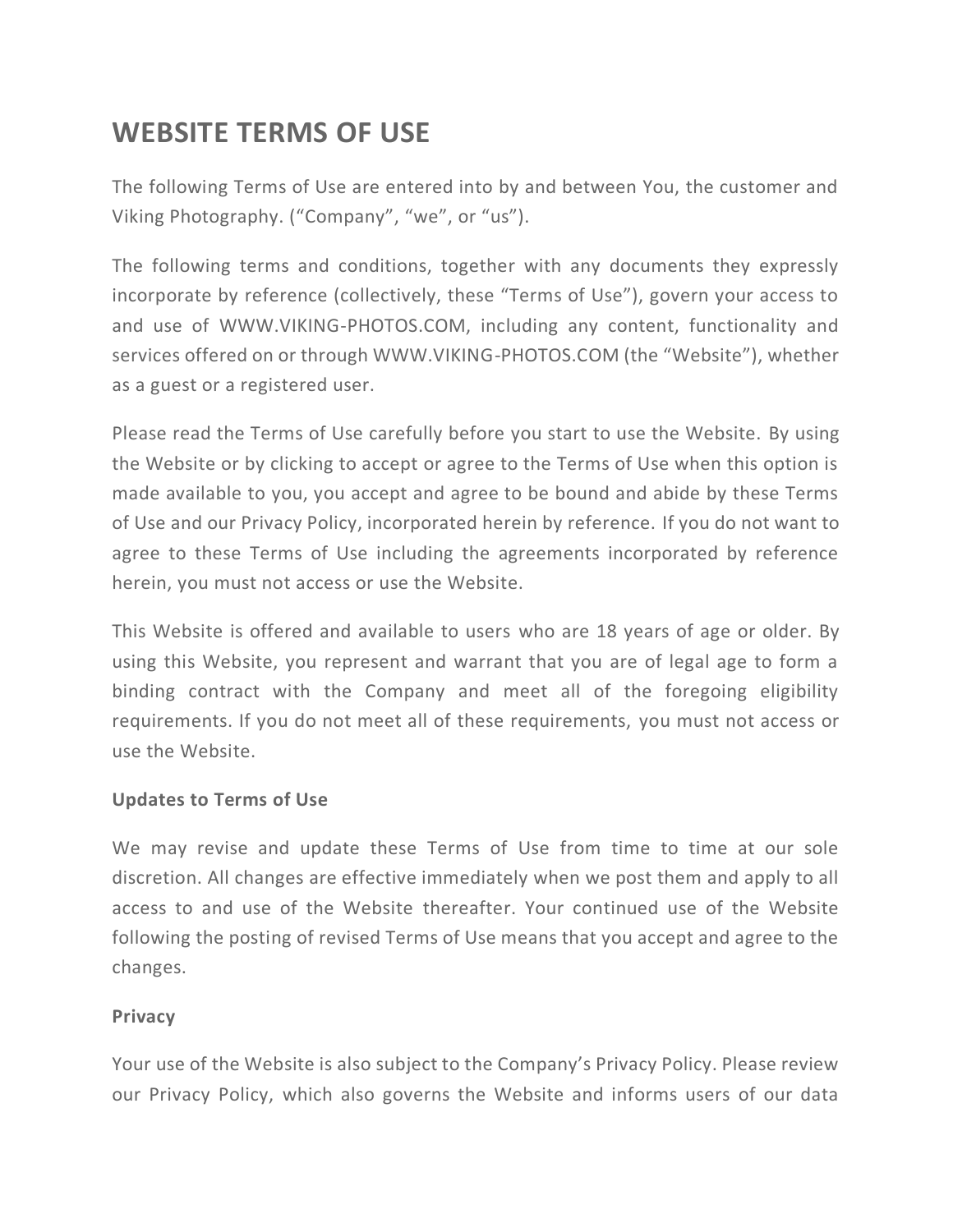collection practices. Your agreement to the Privacy Policy is hereby incorporated into these Terms of Use.

#### **Disclaimer**

Your use of the Website is also subject to the Company's Disclaimer. Please review our Disclaimer, which also governs the Website and informs users of various limitations regarding the information provided on the Website. Your agreement to the Disclaimer is hereby incorporated into these Terms of Use.

## **Accessing the Website and Account Security**

We reserve the right to withdraw or amend this Website and any service or material we provide on the Website in our sole discretion without notice. We will not be liable if for any reason all or any part of the Website is unavailable at any time or for any period. From time to time, we may restrict access to some parts of the Website, or the entire Website, to users, including registered users.

To access the Website or some of the resources it offers, you may be asked to provide certain registration details or other information. It is a condition of your use of the Website and any resources downloaded from the Website that all the information you provide on the Website is correct, current, and complete. You agree that all information you provide to register with this Website or otherwise, including but not limited to through the use of any interactive features on the Website, is governed by our Privacy Policy, and you consent to all actions we take with respect to your information consistent with our Privacy Policy.

If you choose, or are provided with, a username, password or any other piece of information as part of our security procedures, you must treat such information as confidential, and you must not disclose it to any other person or entity. You also acknowledge that your account is personal to you and agree not to provide any other person with access to this Website or portions of it using your username, password or other security information. You agree to notify us immediately of any unauthorized access to or use of your username or password or any other breach of security. You also agree to ensure that you exit from your account at the end of each session. You should use particular caution when accessing your account from a public or shared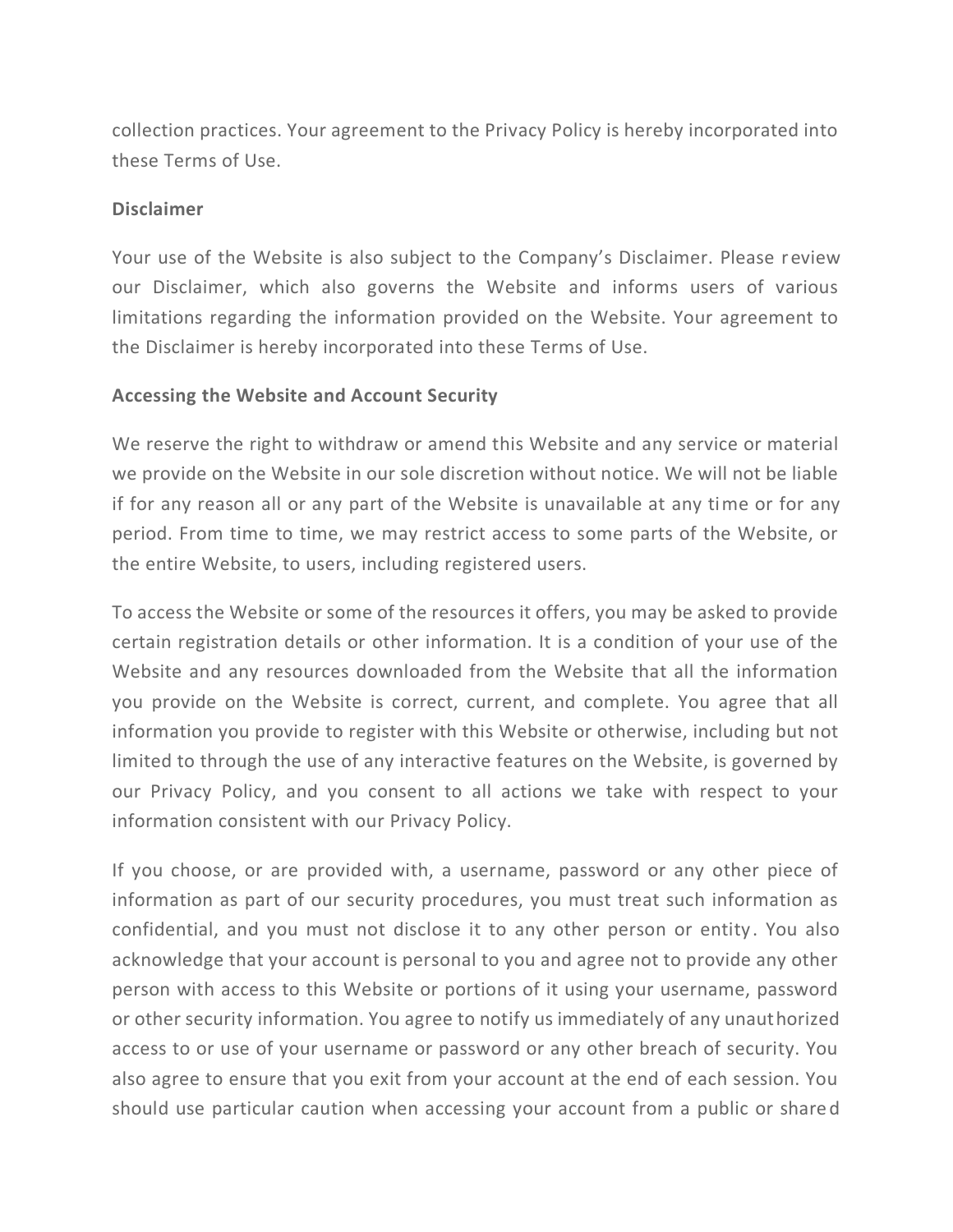computer so that others are not able to view or record your password or other personal information.

We have the right to disable any username, password or other identifier, whether chosen by you or provided by us, at any time in our sole discretion for any or no reason, including if, in our opinion, you have violated any provision of these Terms of Use.

## **No Unlawful or Prohibited Use and Intellectual Property**

You are granted a non-exclusive, non-transferable, revocable license to access and use the Website and the resources available for download from the Website strictly in accordance with these Terms of Use.

As a condition of your use of the Website, you warrant to the Company that you will not use the Website or any of the resources available for download from the Website for any purpose that is unlawful or prohibited by these Terms. You may not use the Website or any of the resources available for download from the Website in any manner that could damage, disable, overburden, or impair the Website or interfere with any other party's use and enjoyment of the Website. You may not obtain or attempt to obtain any materials or information through any means not intentionally made available or provided for through the Website.

All content included as part of the Service, such as text, graphics, logos, images, as well as the compilation thereof, and any software used on the Website, is the property of the Company or its suppliers and protected by copyright and other laws that protect intellectual property and proprietary rights. You agree to observe and abide by all copyright and other proprietary notices, legends or other restrictions contained in any such content and will not make any changes thereto.

You will not modify, publish, transmit, reverse engineer, participate in the transfer or sale, create derivative works, or in any way exploit any of the content, in whole or in part, found on the Website or any of the resources available for download from the Website.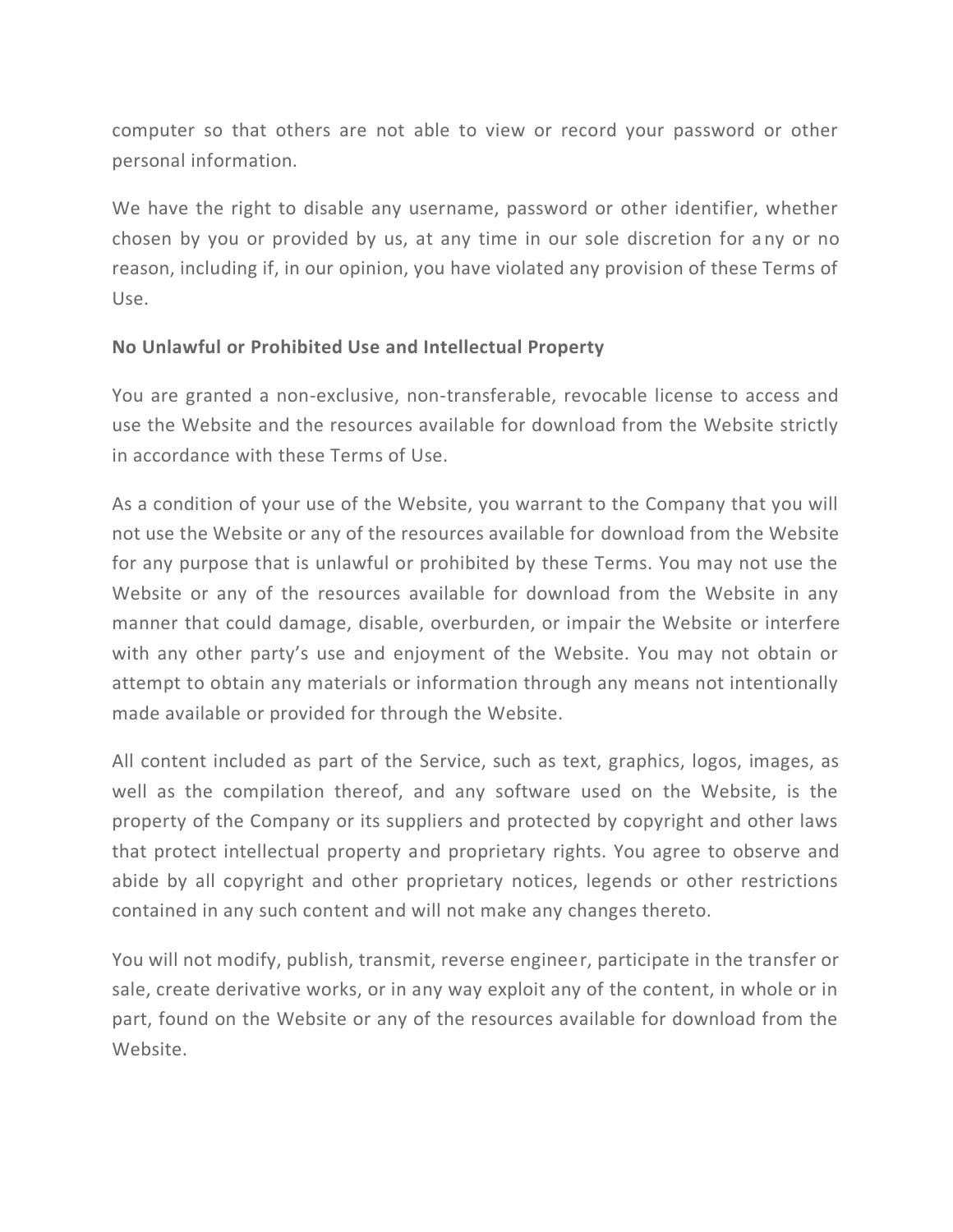The Company content is not for resale. Your use of the Website or any of the resources available for download from the Website does not entitle you to make any unauthorized use of any protected content, and in particular you will not delete or alter any proprietary rights or attribution notices in any content. You will use protected content solely for your individual use, and will make no other use of the content without the express written permission of the Company and the copyright owner. You agree that you do not acquire any ownership rights in any protected content. We do not grant you any licenses, express or implied, to the intellectual property of the Company or our licensors except as expressly authorized by these Terms.

The Company name, the Company logo, the Company slogan, and all related names, logos, product and service names, designs, and slogans are trademarks of the Company or its affiliates or licensors. You must not use such marks without the prior written permission of the Company. All other names, logos, product and service names, designs and slogans on this Website are the trademarks of their respective owners.

# **For Educational and Informational Purposes Only**

As set forth more fully in the Disclaimer, the information contained on this Website and the resources available for download through this Website are for educational and informational purposes only. The information contained on this Website and the resources available for download through this Website is not intended as, and shall not be understood or construed as legal, financial, tax, medical, spiritual, health, or any other professional advice.

## **Accuracy and Personal Responsibility**

As set forth more fully in the Disclaimer, we have done our best to ensure that the information provided on this Website and the resources available for download are accurate and provide valuable information, but we cannot guarantee the accuracy of the information. Neither the Company nor any of its owners or employees shall be held liable or responsible for any errors or omissions on this Website or for any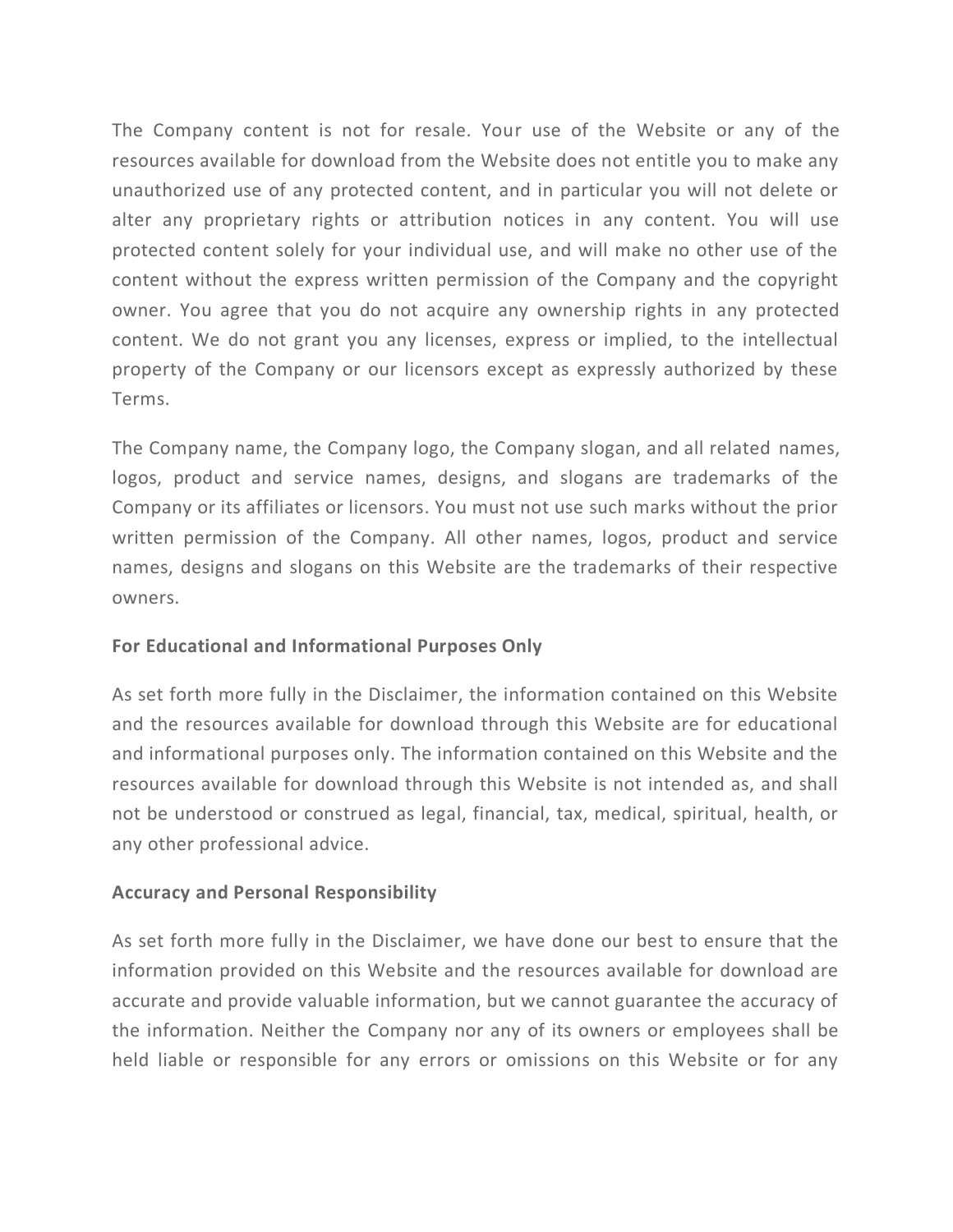damage you may suffer as a result of failing to seek competent advice from a professional who is familiar with your situation.

By using this Website, you accept personal responsibility for the results of your actions. You agree to take full responsibility for any harm or damage you suffer as a result of the use, or non-use, of the information available on this Website or the resources available for download from this Website. You agree to use judgment and conduct due diligence before taking any actions or implementing any plans or policy suggested or recommended on this Website.

#### **No Guarantees as to Results**

As set forth more fully in the Disclaimer, you agree that the Company has not made any guarantees about the results of taking any action, whether recommended on this Website or not. The Company provides educational and informational resources that are intended to help users of this Website succeed. You nevertheless recognize that your ultimate success or failure will be the result of your own efforts, your particular situation, and innumerable other circumstances beyond the control and/or knowledge of the Company.

You also recognize that prior results do not guarantee a similar outcome. Thus, the results obtained by others – whether clients of the Company or otherwise – applying the principles set out in this Website are no guarantee that you or any other person or entity will be able to obtain similar results.

## **Email and Other Electronic Communications**

Visiting the Website or sending emails to the Company constitutes electronic communications. You consent to receive electronic communications and you agree that all agreements, notices, disclosures, and other communications that we provide to you electronically, via email and on the Website, satisfy any legal requirement that such communications be in writing.

We would be pleased to communicate with you by e-mail, and there are various places on this Website that provide you the ability to send an electronic communication to the Company. Any such email or other electronic communication,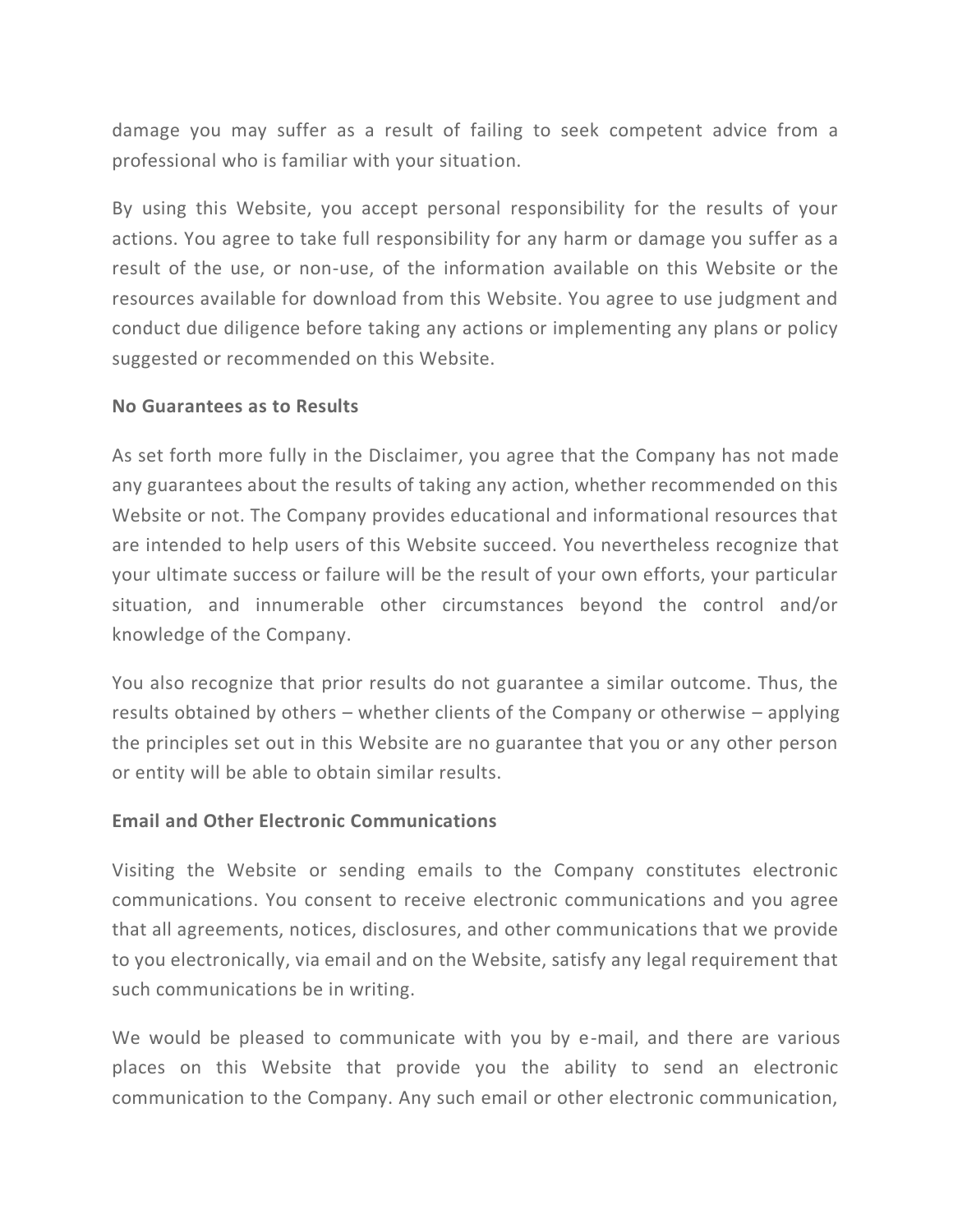however, does not create a business relationship or any contractual relationship. As set forth more fully in our Privacy Policy, we will take reasonable steps to ensure that any communications remain confidential, but we cannot guarantee the security of such communications and cannot guarantee that we would not be required to disclose such communications as a result of a court order.

## **Use of Communication Services**

The Website may contain bulletin board services, chat areas, news groups, forums, communities, personal web pages, calendars, blog comment sections and/or other message or communication facilities designed to enable you to communicate with the public at large or with a group (collectively, "Communication Services"), you agree to use the Communication Services only to post, send and receive messages and material that are proper and related to the particular Communication Service.

By way of example, and not as a limitation, you agree that when using a Communication Service, you will not: defame, abuse, harass, stalk, threaten or otherwise violate the legal rights (such as rights of privacy and publicity) of others; publish, post, upload, distribute or disseminate any inappropriate, profane, defamatory, infringing, obscene, indecent or unlawful topic, name, material or information; upload files that contain software or other material protected by intellectual property laws (or by rights of privacy of publicity) unless you own or control the rights thereto or have received all necessary consents; upload files that contain viruses, corrupted files, or any other similar software or programs that may damage the operation of another's computer; advertise or offer to sell or buy any goods or services for any business purpose, unless such Communication Service specifically allows such messages; conduct or forward surveys, contests, pyramid schemes or chain letters; download any file posted by another user of a Communication Service that you know, or reasonably should know, cannot be legally distributed in such manner; falsify or delete any author attributions, legal or other proper notices or proprietary designations or labels of the origin or source of software or other material contained in a file that is uploaded, restrict or inhibit any other user from using and enjoying the Communication Services; violate any code of conduct or other guidelines which may be applicable for any particular Communication Service;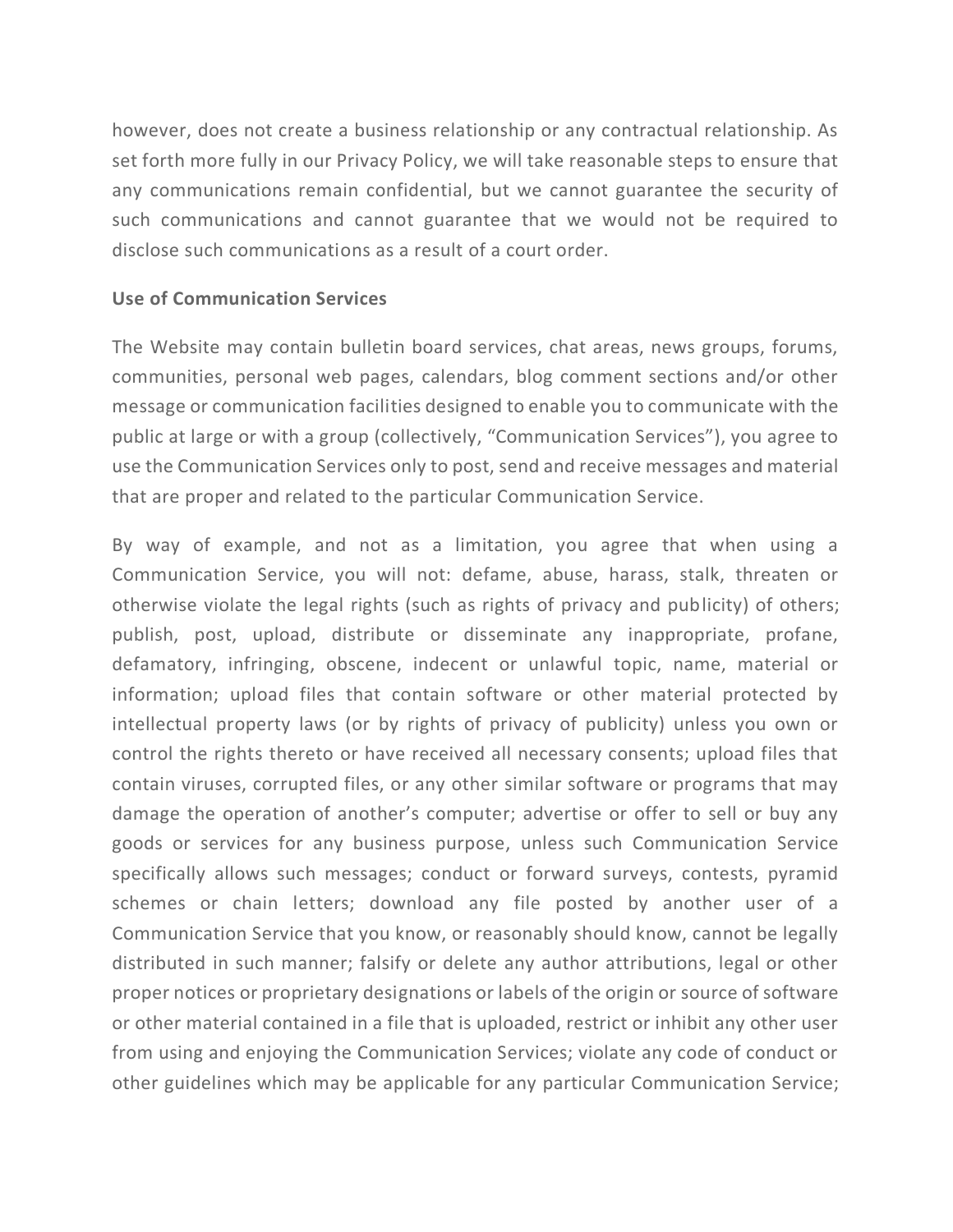harvest or otherwise collect information about others, including e-mail addresses, without their consent; violate any applicable laws or regulations.

The Company has no obligation to monitor the Communication Services. However, the Company reserves the right to review materials posted to a Communication Service and to remove any materials in its sole discretion. The Company reserves the right to terminate your access to any or all of the Communication Services at any time without notice for any reason whatsoever.

The Company reserves the right at all times to disclose any information as necessary to satisfy any applicable law, regulation, legal process or governmental request, or to edit, refuse to post or to remove any information or materials, in whole or in part, in the Company's sole discretion.

Always use caution when giving out any personally identifying information about yourself in any Communication Service. The Company does not control or endorse the content, messages or information found in any Communication Service and, therefore, the Company specifically disclaims any liability with regard to the Communication Services and any actions resulting from your participation in any Communication Service. Managers and hosts are not authorized the Company spokespersons, and their views do not necessarily reflect those of the Company.

Materials uploaded to a Communication Service may be subject to posted limitations on usage, reproduction and/or dissemination. You are responsible for adhering to such limitations if you upload the materials.

## **Links to Third Party Websites and Services**

The Website may contain links to other Websites ("Linked Websites"). The Linked Websites are not under the control of the Company and the Company is not responsible for the contents of any Linked Website, including without limitation any link contained in a Linked Website, or any changes or updates to a Linked Website. The Company is providing these links to you only as a convenience, and the inclusion of any link does not imply endorsement by the Company of the Website or any association with its operators.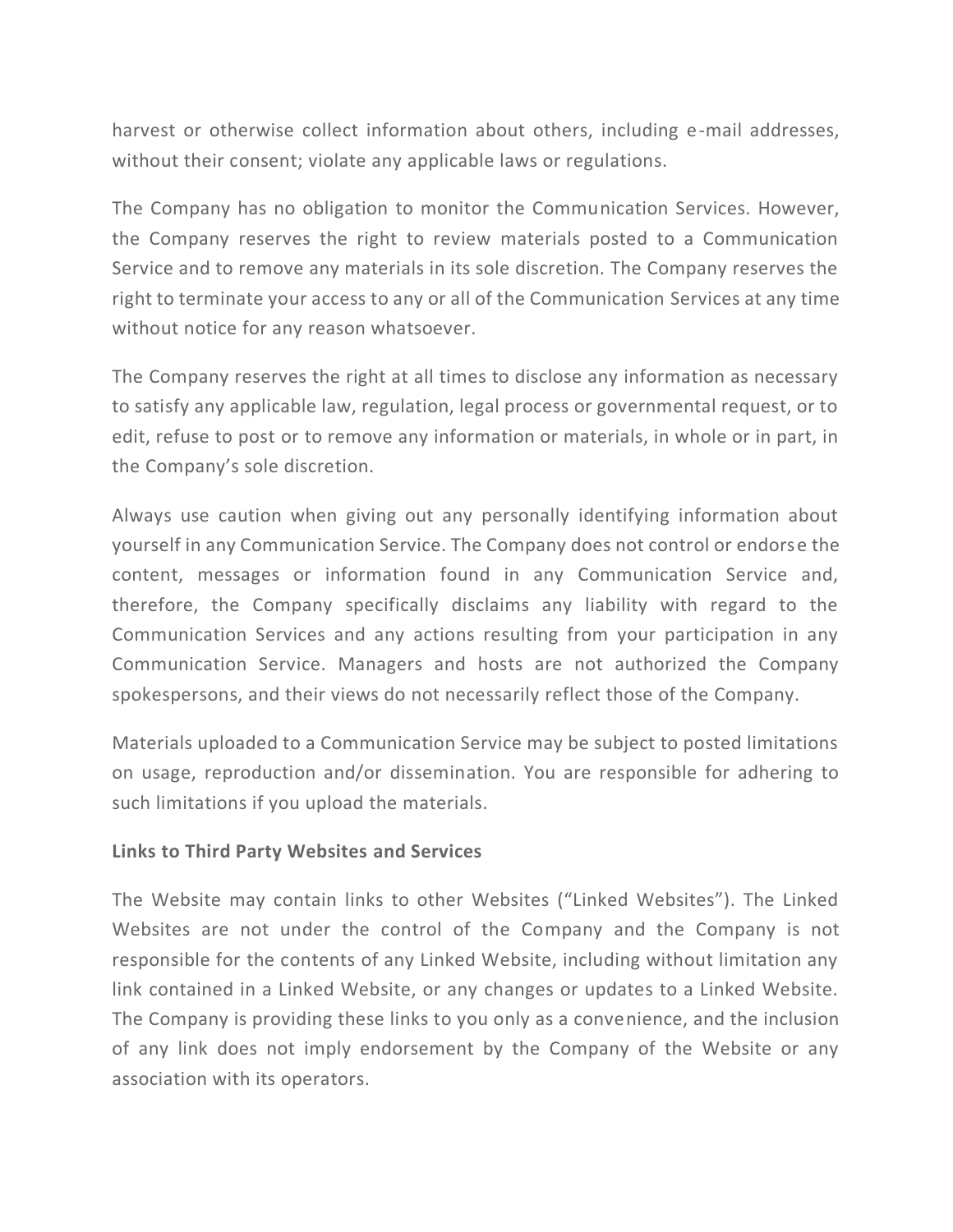Certain services made available via the Website are delivered by third-party Websites and organizations. By using any product, service, or functionality originating from the Website, you hereby acknowledge and consent that the Company may share such information and data with any third party with whom the Company has a contractual relationship to provide the requested product, service or functionality on behalf of the Website's users and customers.

## **Guests**

The Company may, from time to time, provide information from a third party in the form of a podcast guest interview, interview on other platform, guest blog post, or other medium. The Company does not control the information provided by such thirdparty guests, is not responsible for investigating the truth of any information provided, and cannot guarantee the veracity of any statements made by such guests.

Individuals who agree to appear as guests on any podcast offered by the Company agree to transfer all intellectual property rights they may have in any such interviews to the Company and further provide a license to any rights they are unable to assign.

# **No Refunds**

All sales are final, and the Company does not offer any money-back guarantees. You recognize and agree that you shall not be entitled to a refund for any purchase under any circumstances.

## **No Warranties**

The company makes no warranties regarding the performance or operation of this website. The company further makes no representations or warranties of any kind, express or implied, as to the information, contents, materials, documents, programs, products, books, or services included on or through this website. To the fullest extent permissible under the law, the company disclaims all warranties, express or implied, including implied warranties of merchantability and fitness for a particular purpose.

# **Limitation of Liability**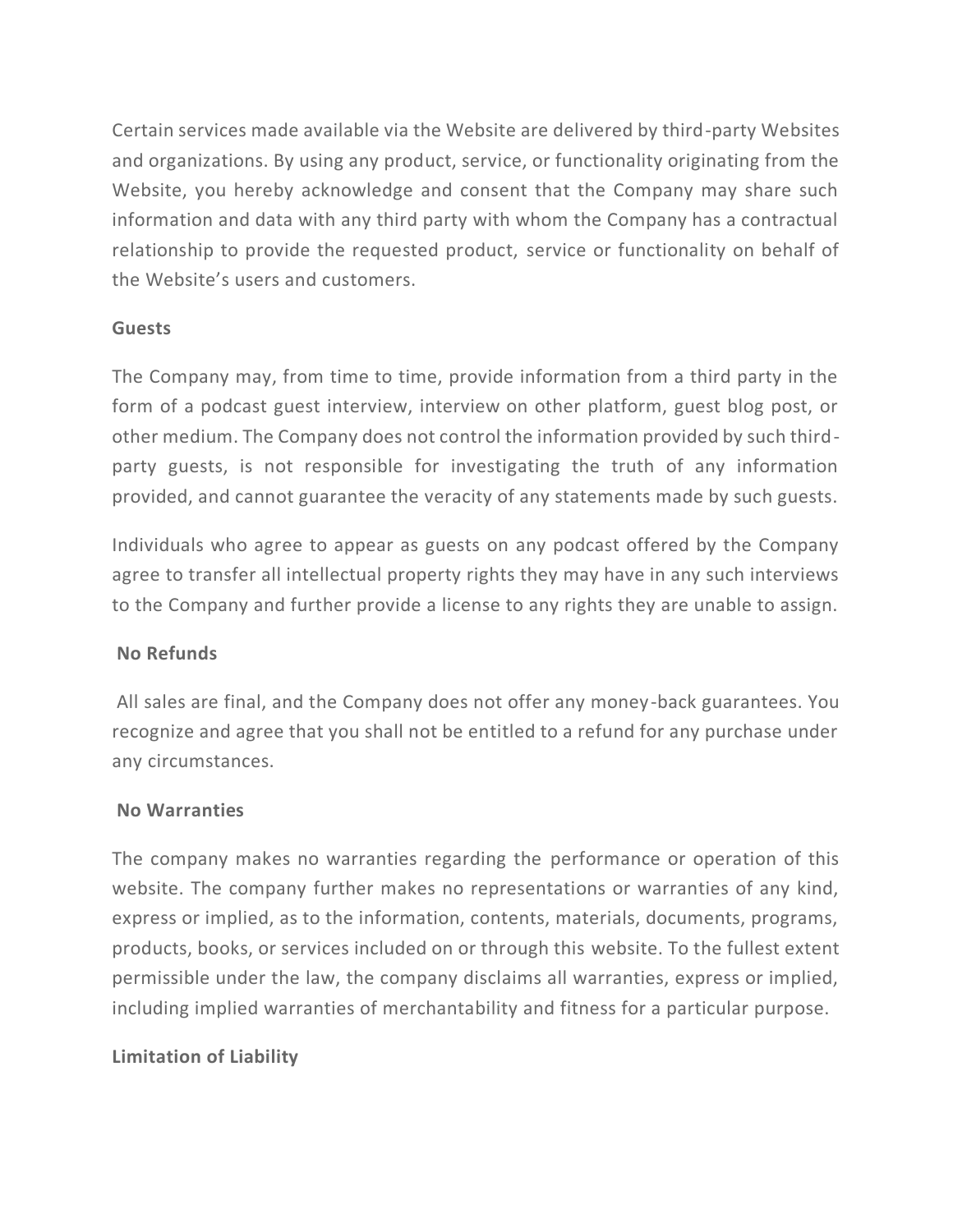You agree to absolve the company of any and all liability or loss that you or any person or entity associated with you may suffer or incur as a result of use of the information contained on this website and/or the resources you may download from this website. You agree that the company shall not be liable to you for any type of damages, including direct, indirect, special, incidental, equitable, or consequential loss or damages for use of this website.

The information, software, products, and services included in or available through the website may include inaccuracies or typographical errors. Changes are periodically added to the information herein. The company and/or its suppliers may make improvements and/or changes in the website at any time.

The company and/or its suppliers make no representations about the suitability, reliability, availability, timeliness, and accuracy of the information, software, products, services and related graphics contained on the website for any purpose. To the maximum extent permitted by applicable law, all such information, software, products, services and related graphics are provided "as is" without warranty or condition of any kind. The company and/or its suppliers hereby disclaim all warranties and conditions with regard to this information, software, products, services and related graphics, including all implied warranties or conditions of merchantability, fitness for a particular purpose, title, and non-infringement.

To the maximum extent permitted by applicable law, in no event shall the company and/or its suppliers be liable for any direct, indirect, punitive, incidental, special, consequential damages or any damages whatsoever including, without limitation, damages for loss of use, data or profits, arising out of or in any way connected with the use or performance of the website, with the delay or inability to use the website or related services, the provision of or failure to provide services, or for any information, software, products, services and related graphics obtained through the website, or otherwise arising out of the use of the website, whether based on contract, tort, negligence, strict liability or otherwise, even if the company or any of its suppliers has been advised of the possibility of damages. Because some states/jurisdictions do not allow the exclusion or limitation of liability for consequential or incidental damages, the above limitation may not apply to you. If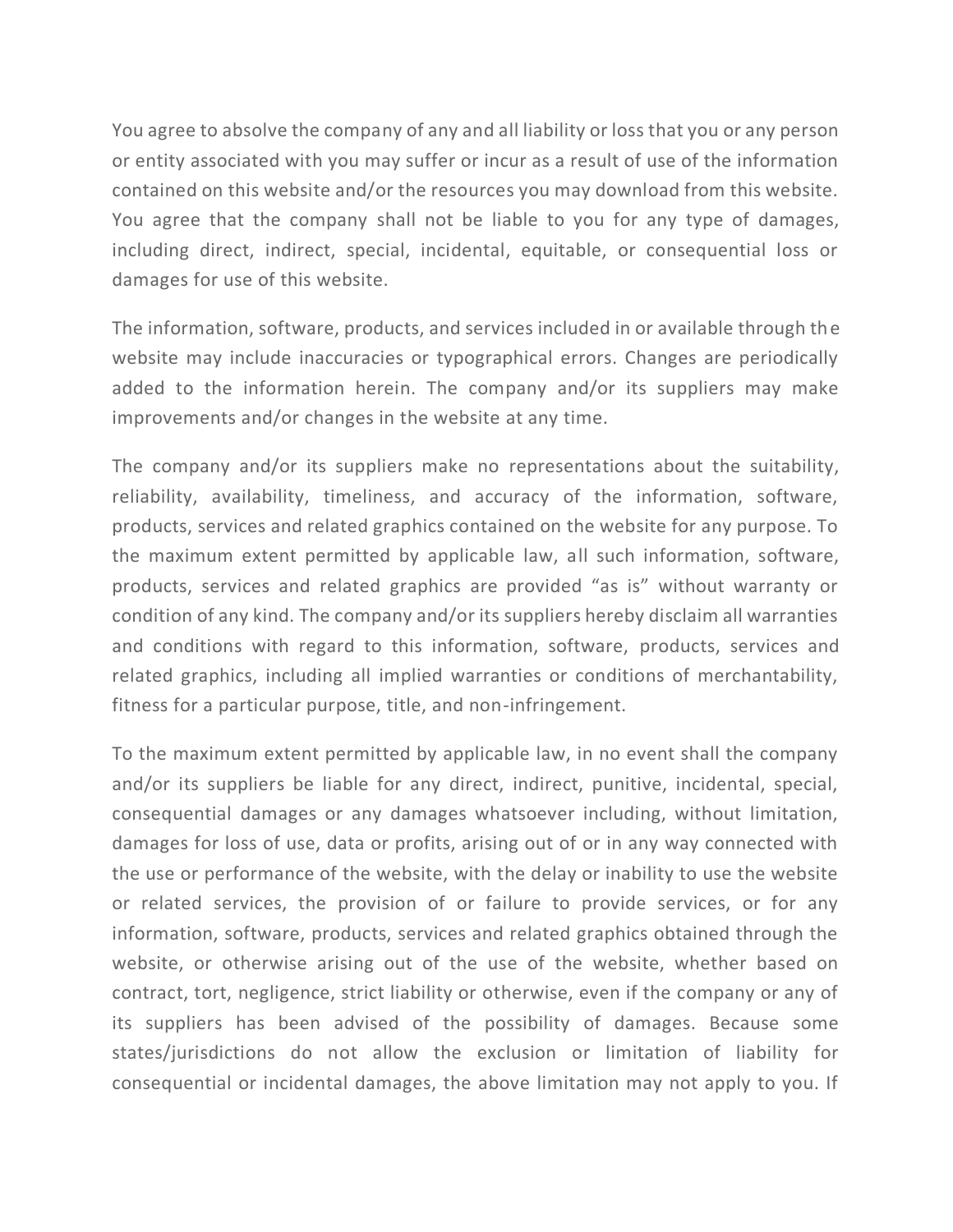you are dissatisfied with any portion of the website, or with any of these terms of use, your sole and exclusive remedy is to discontinue using the website.

## **Arbitration**

You hereby expressly waive any and all claims you may have, now or in the future, arising out of or relating to this Website, the Company, any and all contracts you enter into with the Company, and any and all of the Company's products and services.

To the extent that you attempt to assert any such claim, you hereby expressly agree to present such claim only through binding arbitration to occur in New York, NY. You further agree to and do hereby waive any right to class arbitration and agree, instead, to conduct an arbitration related solely to any individual claims you and/or any entity related to you asserts against the Company. To the fullest extent permissible by law, you further agree that you shall be responsible for all costs associated with initiating the arbitration and for the administration of the arbitration.

## **International Users**

The Service is controlled, operated and administered by the Company from our offices within the USA. If you access the Service from a location outside the USA, you are responsible for compliance with all local laws. You agree that you will not use the Company Content accessed through the Website in any country or in any manner prohibited by any applicable laws, restrictions or regulations.

## **Indemnification**

You agree to indemnify, defend, and hold harmless the Company, its officers, directors, employees, agents and third parties, for any losses, costs, liabilities and expenses (including reasonable attorneys' fees) relating to or arising out of your use of or inability to use the Website or services, any user postings made by you, your violation of any terms of this Agreement or your violation of any rights of a third party, or your violation of any applicable laws, rules or regulations. The Company reserves the right, at its own cost, to assume the exclusive defense and control of any matter otherwise subject to indemnification by you, in which event you will fully cooperate with the Company in asserting any available defenses.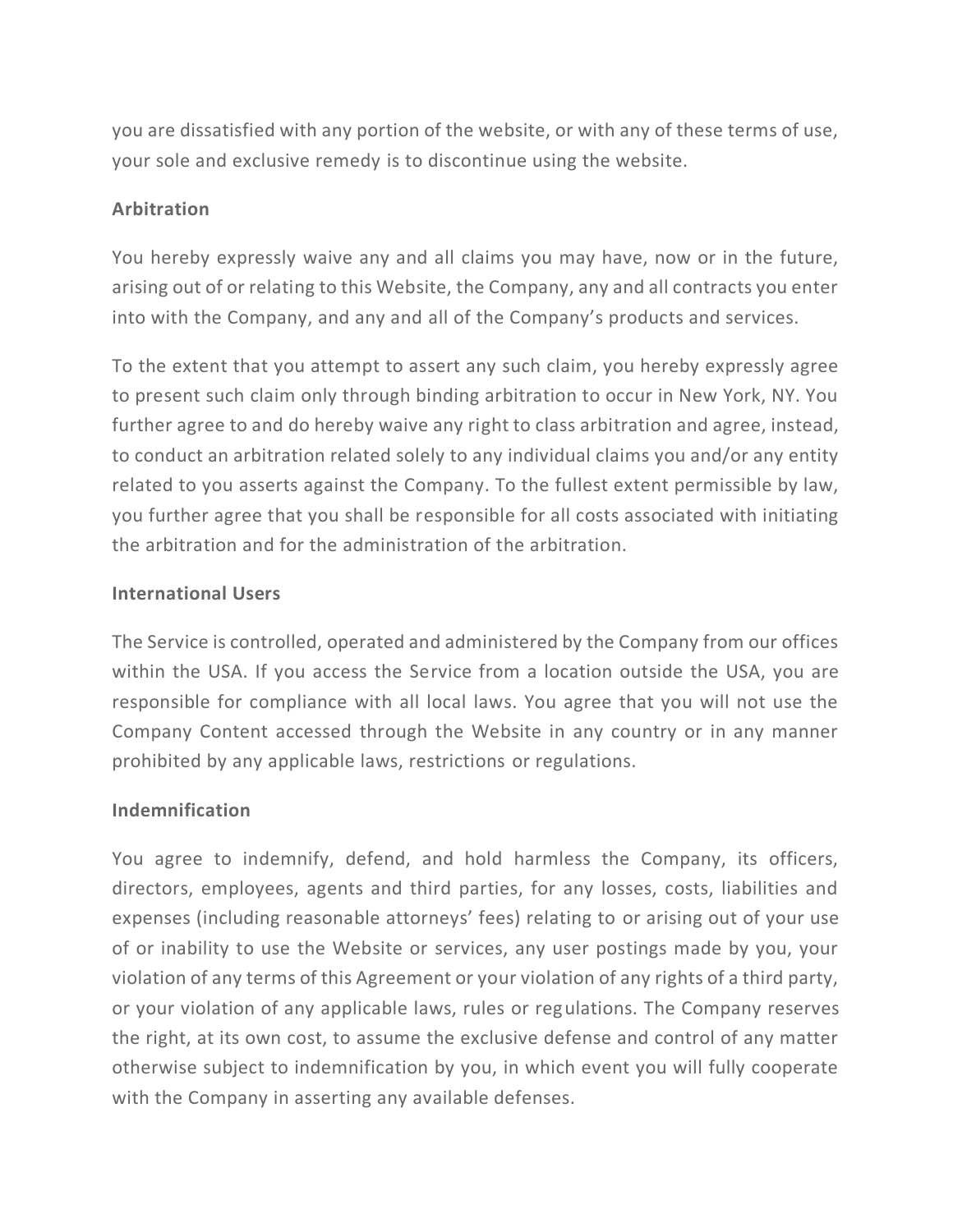## **Termination and Access Restriction**

The Company reserves the right, in its sole discretion, to terminate your access to the Website and the related services or any portion thereof at any time, without notice. To the maximum extent permitted by law, and you hereby consent to resolve any and all disputes arising under or related to this Website or the Terms of Use pursuant to the Arbitration Clause above. Use of the Website is unauthorized in any jurisdiction that does not give effect to all provisions of these Terms, including, without limitation, this section.

## **No Joint Venture or Other Relationships**

You agree that no joint venture, partnership, employment, or agency relationship exists between you and the Company as a result of this agreement or use of the Website. The Company's performance of this agreement is subject to existing laws and legal process, and nothing contained in this agreement is in derogation of the Company's right to comply with governmental, court, and law enforcement requests or requirements relating to your use of the Website or information provided to or gathered by the Company with respect to such use. If any part of this agreement is determined to be invalid or unenforceable pursuant to applicable law including, but not limited to, the warranty disclaimers and liability limitations set forth above, then the invalid or unenforceable provision will be deemed superseded by a valid, enforceable provision that most closely matches the intent of the original provision and the remainder of the agreement shall continue in effect.

## **Entire Agreement**

Unless otherwise specified herein, this agreement, along with the Privacy Policy and Disclaimer, constitutes the entire agreement between the user and the Company with respect to the Website and it supersedes all prior or contemporaneous communications and proposals, whether electronic, oral or written, between the user and the Company with respect to the Website. A printed version of this agreement and of any notice given in electronic form shall be admissible in judicial or administrative proceedings based upon or relating to this agreement to the same extent and subject to the same conditions as other business documents and records